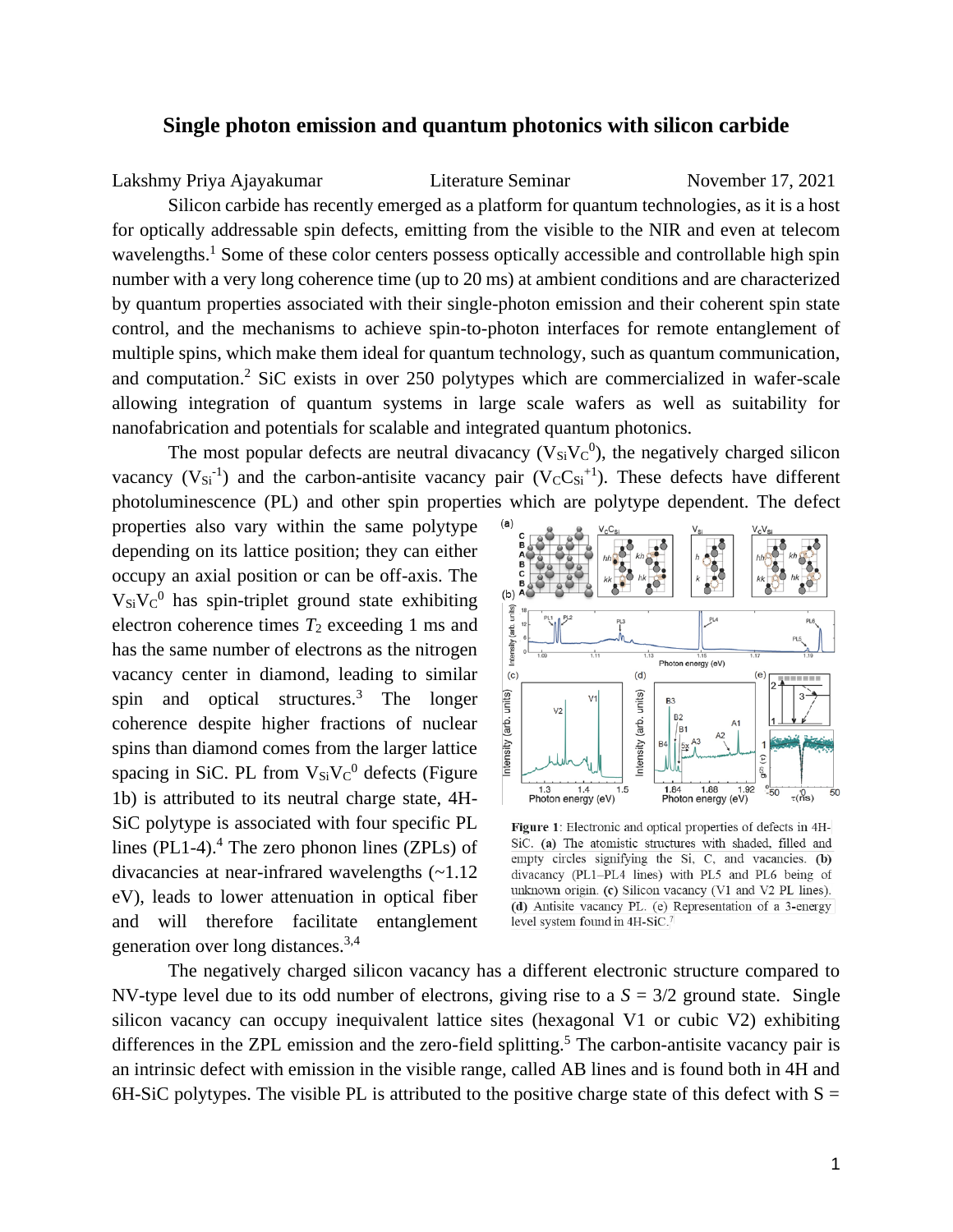1/2.<sup>6</sup> Figure 1 shows the lattice structure of defect free SiC, defect structures and the defect PL spectra in 4H-SiC.

Optical stability at the single defect level and ease of manufacture are the requirements for implementing quantum technologies, making SiC one of the major quantum light–matter interfaces available, competing with diamond and quantum dots, especially as single-photon emitters. Castelletto *et al.* reported ultrabright, photostable SPS in SiC with carbon antisite defect which operates at room temperature.<sup>7</sup> A single defect was brought to an excited state by pumping with a laser and then it relaxes by emitting a single photon in a time scale of its lifetime. The single photon emission can be modelled by a 3-level system, with a metastable state. In high spin state defects, the decay into the intersystem crossing allows PL modulation, also by further excitation of the ground state using a microwave or RF source. This allows preparation of the defect in a particular spin state and measurement of polarization, a property that can be used to establish a spin-photon interface.

Recently, Marioka *et al.* showed emission of indistinguishable and distinguishable photons



Hong-Ou-Mandel Figure  $2:$ interference for photon indistinguishability study. (a) Schematic set-up for HOM interference with two photons from a single  $V_{Si}^{-1}$ . (b) Two-photon coincidence counts as a function of the delay The coincidence peak at zero time delay reappears. (c) Zoom-in of the HOM interference pattern revealing the fringe pattern.<sup>8</sup>

via coherent spin state manipulation from silicon vacancy centers.<sup>8</sup> Indistinguishable photons were generated by double excitation of single defects with an off-resonant laser and a Hong–Ou–Mandel model interference experiment was then performed on the two consecutively emitted ZPL photons. They observed a strong suppression in the coincidence peak at zero time delay, a signature of the indistinguishable photons (Figure 2a). A RF pulse was used to partially transfer the population from  $m_s = 1/2$  to  $m_s = 3/2$  state after initial laser excitation to generate distinguishable photons. The second excitation results in a photon of different energy and two interfering photons are maximally distinguishable as evident from their coincidence counts (Figure 2b). They were also able to tune the degree of photon indistinguishability by coherent spin state manipulation.<sup>8</sup>

Defects in SiC have a weak luminescence which makes single photon detection rather difficult. Photon-collection efficiency and ZPL emission can be improved by the integration of these defects into photonic devices. Though several types of nanostructures can be fabricated in SiC, such as photonic crystal cavities that provide a strong photon confinement, their Q factor is still far from the theoretically predicted values. Bracher *et al.* showed a selective enhancement of two closely spaced ZPLs in one dimensional nanobeam photonic crystal cavities with embedded  $V_{Si}$ <sup>-1</sup> point defects in 4H-SiC.<sup>9</sup> Purcell enhancements were calculated from lifetime measurements which showed a decrease from the bulk lifetime when the cavity mode was in resonance with the